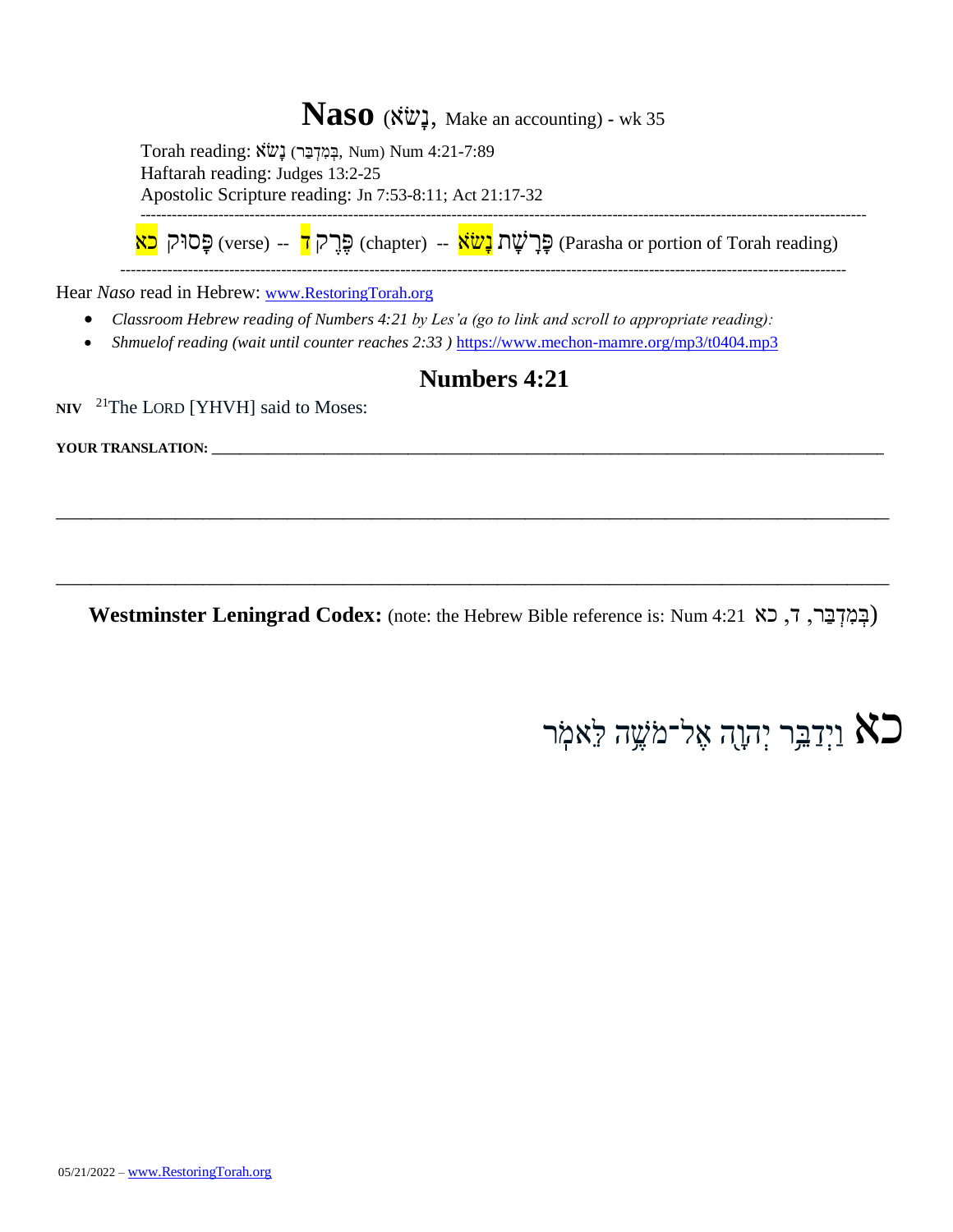- $22$  "Take a census also of the Gershonites by their families and clans.  $NIV$
- <sup>22</sup> "Take a census of the sons of Gershon also, by their fathers' houses and by their clans. (English Standard **ESV** Version)
- <sup>22</sup> Take the head of the sons of Gershon, them also according to the house of their fathers, according to their **SLT** families; (Smith's Literal Translation)

Westminster Leningrad Codex: (note: the Hebrew Bible reference is: Num 4:2 בְּמִדְבַּר, ד, כב Vestminster Leningrad Codex: (note: the Hebrew Bible reference is: Num

# ב<mark>ב נְשֹׂא</mark> אֶת־רֶאֹשׁ בְּנֵי גִּרְשָׂון גַּם־הֵם לְבֵית אֲבֹתָם לְמִשְׁפְּחֹתָם: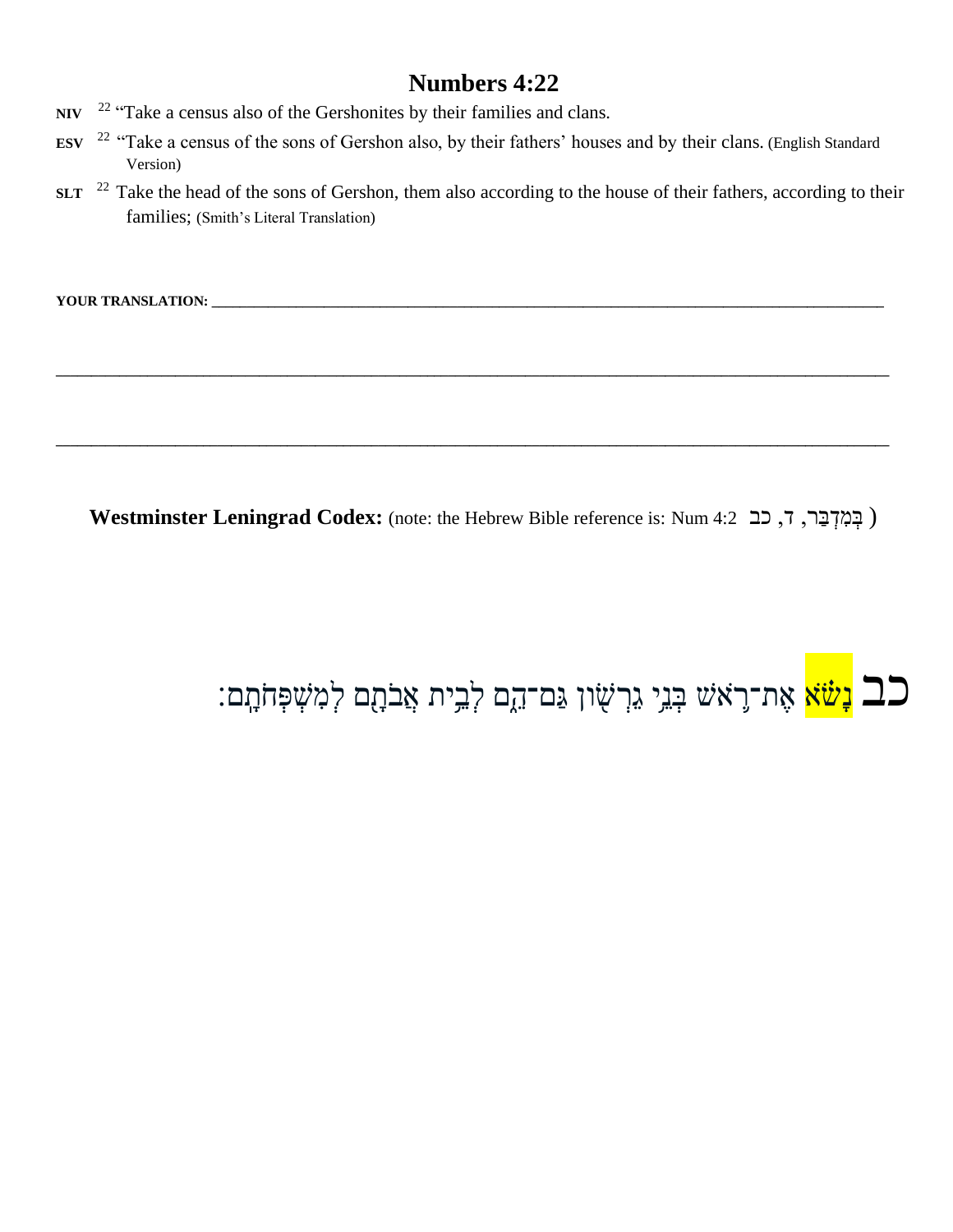**NIV**  <sup>3</sup> Count all the men from thirty to fifty years of age who come to serve in the work at the tent of meeting. **YOUR TRANSLATION: \_\_\_\_\_\_\_\_\_\_\_\_\_\_\_\_\_\_\_\_\_\_\_\_\_\_\_\_\_\_\_\_\_\_\_\_\_\_\_\_\_\_\_\_\_\_\_\_\_\_\_\_\_\_\_\_\_\_\_\_\_\_\_\_\_\_\_\_\_\_\_\_\_\_\_\_\_\_\_\_\_\_\_\_\_\_\_\_\_\_\_\_\_\_\_\_**

**\_\_\_\_\_\_\_\_\_\_\_\_\_\_\_\_\_\_\_\_\_\_\_\_\_\_\_\_\_\_\_\_\_\_\_\_\_\_\_\_\_\_\_\_\_\_\_\_\_\_\_\_\_\_\_\_\_\_\_\_\_\_\_\_\_\_\_\_\_\_\_\_\_\_\_\_\_\_\_\_\_\_\_\_\_\_\_\_\_\_\_\_\_\_\_\_\_\_\_\_\_\_\_\_\_\_\_\_\_\_\_\_\_\_\_\_\_\_\_**

**\_\_\_\_\_\_\_\_\_\_\_\_\_\_\_\_\_\_\_\_\_\_\_\_\_\_\_\_\_\_\_\_\_\_\_\_\_\_\_\_\_\_\_\_\_\_\_\_\_\_\_\_\_\_\_\_\_\_\_\_\_\_\_\_\_\_\_\_\_\_\_\_\_\_\_\_\_\_\_\_\_\_\_\_\_\_\_\_\_\_\_\_\_\_\_\_\_\_\_\_\_\_\_\_\_\_\_\_\_\_\_\_\_\_\_\_\_\_\_**

**Westminster Leningrad Codex:** (note: the Hebrew Bible reference is: Num 4:3 ג כ ,ד ,רַּב ְּד ִמ ְּב(

### כג מִבֶּןْ שְׁלֹעִּים שָׁנָּה וָמַ֫עְלָה עַד בֶּן־חֲמִשִׁים שָׁנָה תִּפְקֹד אֹותָם כָּל־הַבָּאֹ לִצְבָאׁ  $\square$

צָּבָ<mark>ּׂא לַעֲבָר עֲבֹדֻה בְּאָ</mark>ּהֶל מֹועֵד: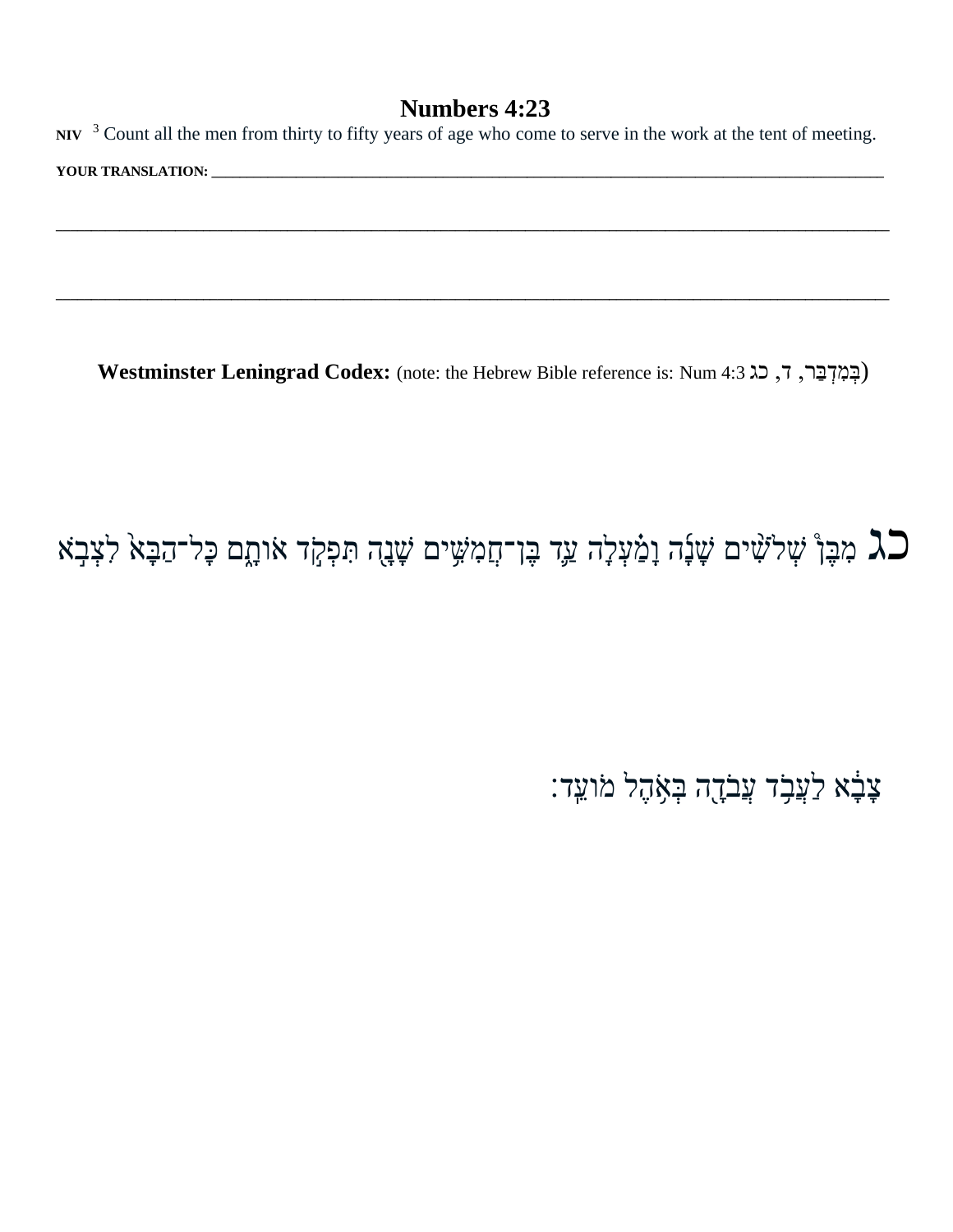- NIV <sup>24</sup> "This is the service of the Gershonite clans in their carrying and their other work:
- NASB<sup>24</sup> "This is the service of the families of the Gershonites, in serving and in carrying: (New American Standard Bible)

**\_\_\_\_\_\_\_\_\_\_\_\_\_\_\_\_\_\_\_\_\_\_\_\_\_\_\_\_\_\_\_\_\_\_\_\_\_\_\_\_\_\_\_\_\_\_\_\_\_\_\_\_\_\_\_\_\_\_\_\_\_\_\_\_\_\_\_\_\_\_\_\_\_\_\_\_\_\_\_\_\_\_\_\_\_\_\_\_\_\_\_\_\_\_\_\_\_\_\_\_\_\_\_\_\_\_\_\_\_\_\_\_\_\_\_\_\_\_\_**

**\_\_\_\_\_\_\_\_\_\_\_\_\_\_\_\_\_\_\_\_\_\_\_\_\_\_\_\_\_\_\_\_\_\_\_\_\_\_\_\_\_\_\_\_\_\_\_\_\_\_\_\_\_\_\_\_\_\_\_\_\_\_\_\_\_\_\_\_\_\_\_\_\_\_\_\_\_\_\_\_\_\_\_\_\_\_\_\_\_\_\_\_\_\_\_\_\_\_\_\_\_\_\_\_\_\_\_\_\_\_\_\_\_\_\_\_\_\_\_**

**YOUR TRANSLATION: \_\_\_\_\_\_\_\_\_\_\_\_\_\_\_\_\_\_\_\_\_\_\_\_\_\_\_\_\_\_\_\_\_\_\_\_\_\_\_\_\_\_\_\_\_\_\_\_\_\_\_\_\_\_\_\_\_\_\_\_\_\_\_\_\_\_\_\_\_\_\_\_\_\_\_\_\_\_\_\_\_\_\_\_\_\_\_\_\_\_\_\_\_\_\_\_**

Westminster Leningrad Codex: (note: the Hebrew Bible reference is: Num 4:24 כְּמִדְבַּר, ד, כד 4:24 (

# כד זָאת עֲבֹדַּ֫ת מִשְׁפְּחָת הַגֵּרְשָׁנֵּ֣יְ לַעֲבָד וּלְמַשָּׂא׃ "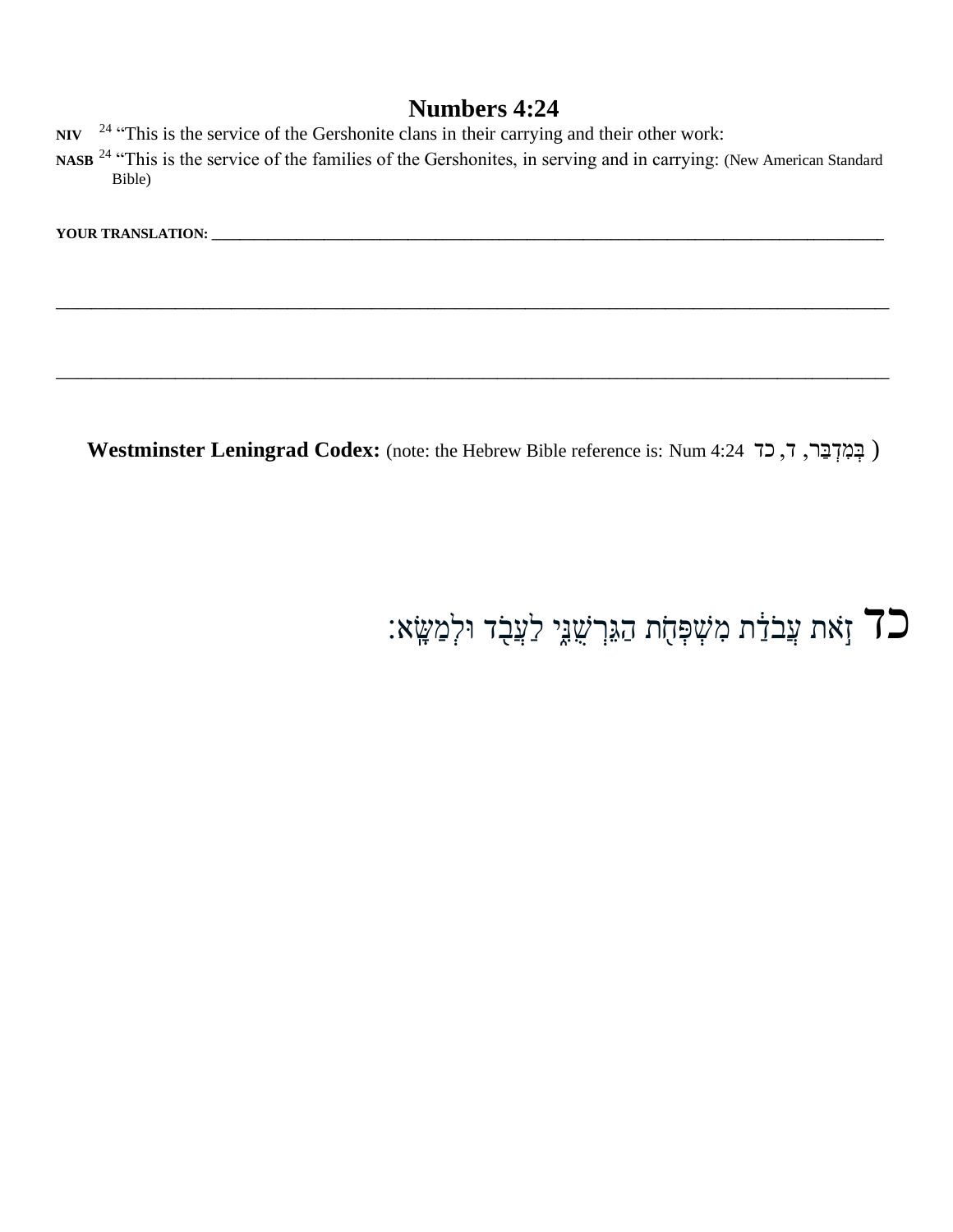NIV  $25$  They are to carry the curtains of the tabernacle, that is, the tent of meeting, its covering and its outer covering of durable leather, the curtains for the entrance to the tent of meeting,

| <b>YOUR TRANSLATION:</b> |  |
|--------------------------|--|
|                          |  |

Westminster Leningrad Codex: (note: the Hebrew Bible reference is: Num 4:25 רְ, כָה ,

## רה וְנָשְׂאוּ אֶת־יְרִיעָׂת הַמִּשְׁכָּן וְאֶת־אָהֶל מֹועֵד מִכְםֶהוּ וּמִכְסֵה הַתַּחַשׁ אֲשֶׁר־

עֲלָיו מִלְמֲעָלָה וָאֶת־מָפַ֫הָ פֵּתַח אָהֶל מֹוֹעֵד: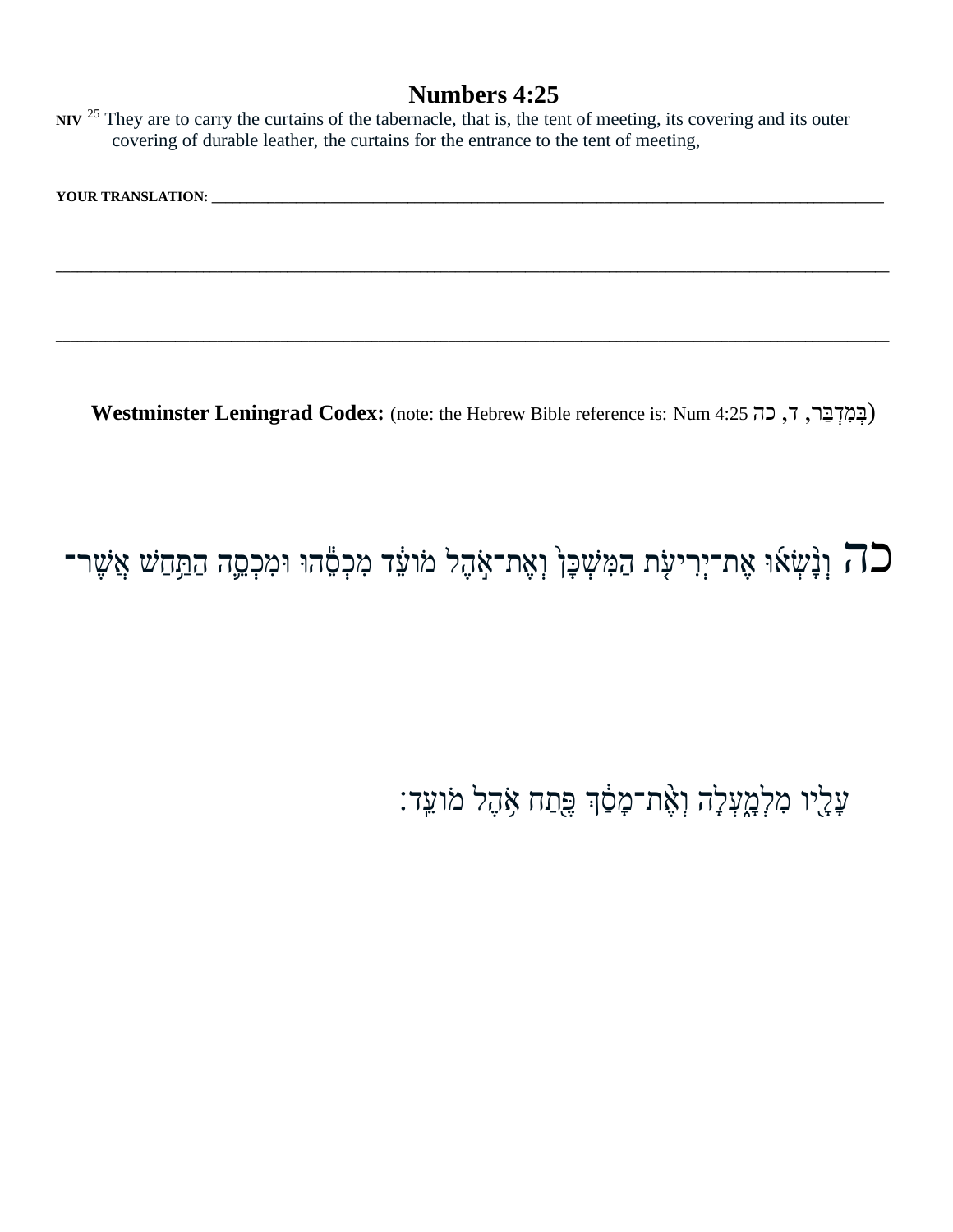NIV  $^{26}$  The curtains of the courtyard surrounding the tabernacle and altar, the curtain for the entrance to the courtyard, the ropes and all the equipment used in the service of the tent. The Gershonites are to do all that needs to be done with these things.

**YOUR TRANSLATION:** THE RESERVE OF A 2005 OF A 2006 OF A 2006 OF A 2006 OF A 2006 OF A 2007 OF A 2006 OF A 2007 OF A 2006 OF A 2007 OF A 2007 OF A 2007 OF A 2007 OF A 2007 OF A 2007 OF A 2007 OF A 2007 OF A 2007 OF A 2007

Westminster Leningrad Codex: (note: the Hebrew Bible reference is: Num 4:26 , כן סובר, ד, כו

### ר וְאֵת קַלְעֵי הֶחָצִר וְאֶת־מָסַךְ ו פֶּתַח ו שַׁעַר הֶחָצִר אֲשֶׁר עַל־הַמִּשְׁכֶּן וְעַל־C

הַמִּזְבֵּׂחַ סָבִ֫יב וְאֵתֹ מֵיתְרֵיהֶם וְאֶת־כָּל־כְּלֵי עֲבֹדָתֶם וְאֵת כָּל־אֲשֶׁך יֵעָשֶׂה לָהֶם וְעָבְדוּ: